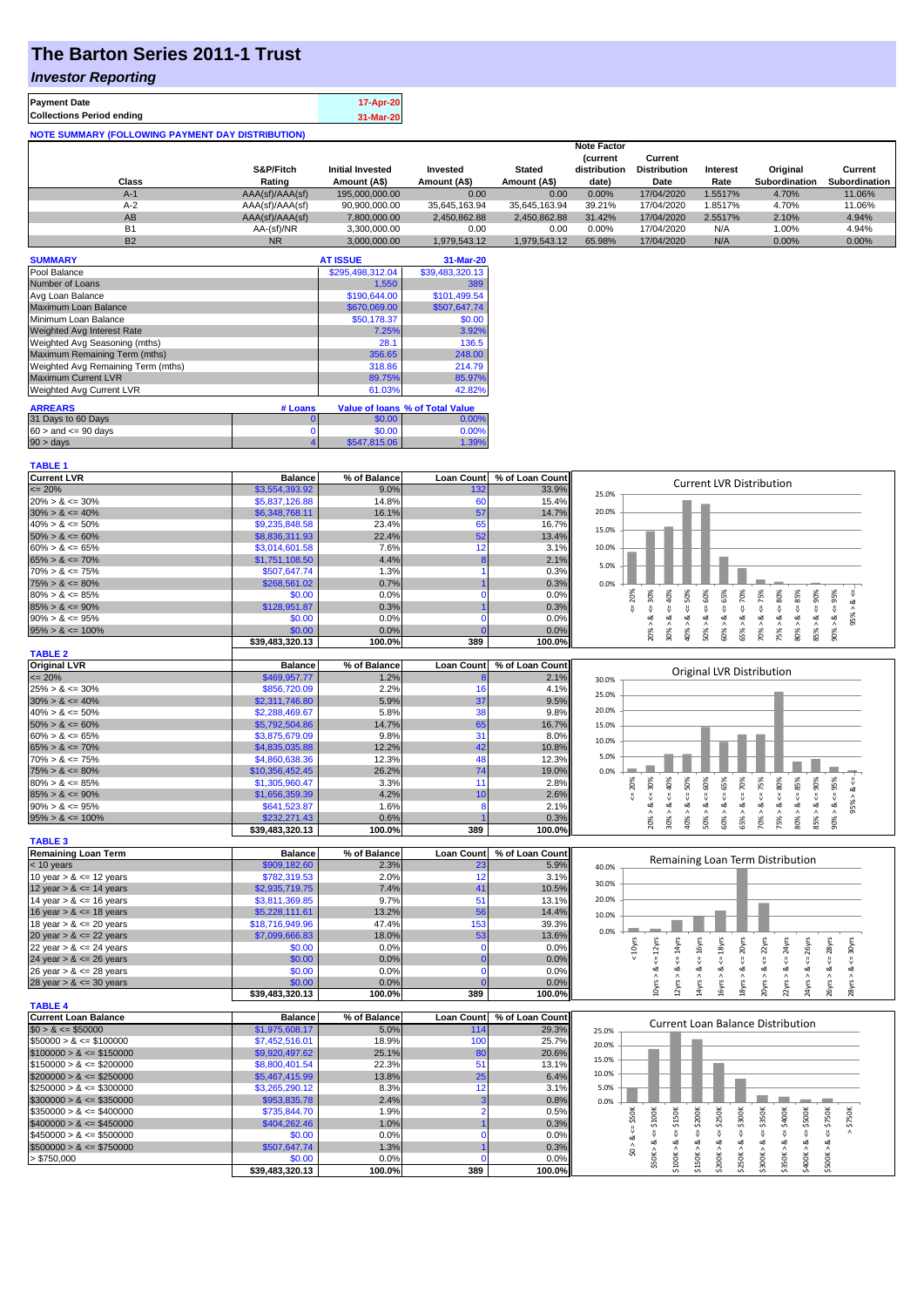# **The Barton Series 2011-1 Trust**

### *Investor Reporting*

|                                                                 |                                   | 17-Apr-20               |                   |                         |                                                                                                                                                                                                                                                 |
|-----------------------------------------------------------------|-----------------------------------|-------------------------|-------------------|-------------------------|-------------------------------------------------------------------------------------------------------------------------------------------------------------------------------------------------------------------------------------------------|
| <b>Collections Period ending</b>                                |                                   | 31-Mar-20               |                   |                         |                                                                                                                                                                                                                                                 |
| <b>TABLE 5</b>                                                  |                                   |                         |                   |                         |                                                                                                                                                                                                                                                 |
| <b>Loan Seasoning</b>                                           | <b>Balance</b>                    | % of Balance            | <b>Loan Count</b> | % of Loan Count         |                                                                                                                                                                                                                                                 |
| $= 6$ mths                                                      | \$0.00                            | 0.0%                    |                   | 0.0%                    | Loan Seasoning Distribution<br>25.0%                                                                                                                                                                                                            |
| $> 8 \le 12$ mth                                                | \$0.00                            | 0.0%                    |                   | 0.0%                    | 20.0%                                                                                                                                                                                                                                           |
| $12 > 8 \le 18$ mths                                            | \$0.00                            | 0.0%                    |                   | 0.0%                    |                                                                                                                                                                                                                                                 |
| $18 > 8 \le 24$ mths                                            | \$0.00                            | 0.0%                    | $\Omega$          | 0.0%                    | 15.0%                                                                                                                                                                                                                                           |
| $2 > 8 \le 3$ years                                             | \$0.00                            | 0.0%                    |                   | 0.0%                    | 10.0%                                                                                                                                                                                                                                           |
| $3 > 8 \le 4$ years                                             | \$0.00<br>\$0.00                  | 0.0%<br>0.0%            | $\Omega$          | 0.0%<br>0.0%            | 5.0%                                                                                                                                                                                                                                            |
| $4 > 8 \le 5$ years<br>$5 > 8 \le 6$ years                      | \$0.00                            | 0.0%                    | $\Omega$          | 0.0%                    |                                                                                                                                                                                                                                                 |
| $6 > 8 \le 7$ years                                             | \$0.00                            | 0.0%                    |                   | 0.0%                    | 0.0%                                                                                                                                                                                                                                            |
| $7 > 8 \le 8$ years                                             | \$0.00                            | 0.0%                    | $\Omega$          | 0.0%                    | i 6 mths<br>$\leq 12$ mth<br>$12 > 8$ <= 18 mths<br>24 mths<br>$8 > 8 \leq 9$ years<br>$\le$ = 10 years<br>$2 > 8 < 3$ years<br>$3 > 8$ <= 4 years<br>$4 > 8$ <= 5 years<br>$5 > 8$ <= 6 years<br>$6 > 8 < z < 7$ years<br>$7 > 8 \leq 8$ years |
| $8 > 8 \le 9$ years                                             | \$0.00                            | 0.0%                    |                   | 0.0%                    | IJ,                                                                                                                                                                                                                                             |
| $9 > 8 \le 10$ years                                            | \$9,295,748.39                    | 23.5%                   | 74                | 19.0%                   | $18 > 8 < =$                                                                                                                                                                                                                                    |
| > 10 years                                                      | \$30,187,571.74                   | 76.5%                   | 315               | 81.0%                   | ⊗<br>∧<br>ø<br>$^\wedge_\mathfrak{g}$                                                                                                                                                                                                           |
|                                                                 | \$39,483,320.13                   | 100.0%                  | 389               | 100.0%                  |                                                                                                                                                                                                                                                 |
| <b>TABLE 6</b>                                                  |                                   |                         |                   |                         |                                                                                                                                                                                                                                                 |
| Postcode Concentration (top 10 by value)                        | <b>Balance</b>                    | % of Balance            | <b>Loan Count</b> | % of Loan Count         | Geographic Distribution                                                                                                                                                                                                                         |
| 5700                                                            | \$1,413,102.76                    | 3.6%                    | 17                | 4.4%                    | 0.2%                                                                                                                                                                                                                                            |
| 2617<br>5108                                                    | \$979,243.95<br>\$926,945.74      | 2.5%<br>2.3%            | 5                 | 1.3%                    | 18.8%                                                                                                                                                                                                                                           |
| 2602                                                            | \$893,001.39                      | 2.3%                    | 7                 | 2.1%<br>1.8%            |                                                                                                                                                                                                                                                 |
| 2605                                                            | \$855,141.31                      | 2.2%                    |                   | 1.3%                    |                                                                                                                                                                                                                                                 |
| 5159                                                            | \$831,745.07                      | 2.1%                    |                   | 1.8%                    | 5.2%                                                                                                                                                                                                                                            |
| 2620                                                            | \$805,019.68                      | 2.0%                    |                   | 1.5%                    | 53.7%                                                                                                                                                                                                                                           |
| 5162                                                            | \$797,302.44                      | 2.0%                    | 8                 | 2.1%                    |                                                                                                                                                                                                                                                 |
| 6210                                                            | \$658,160.62                      | 1.7%                    |                   | 1.8%                    |                                                                                                                                                                                                                                                 |
| 2615                                                            | \$637,923,38                      | 1.6%                    | g                 | 2.3%                    | 22.2%                                                                                                                                                                                                                                           |
|                                                                 |                                   |                         |                   |                         |                                                                                                                                                                                                                                                 |
| <b>TABLE 7</b><br><b>Geographic Distribution</b>                | <b>Balance</b>                    | % of Balance            | <b>Loan Count</b> | % of Loan Count         | $\blacksquare$ SA<br>ACT NSW WA Other                                                                                                                                                                                                           |
| <b>Australian Capital Territory</b>                             | \$8,755,689.14                    | 22.2%                   | 74                | 19.0%                   |                                                                                                                                                                                                                                                 |
| New South Wales                                                 | \$2,050,913.37                    | 5.2%                    | 15                | 3.9%                    |                                                                                                                                                                                                                                                 |
| Northern Territory                                              | \$0.00                            | 0.0%                    | $\mathbf 0$       | 0.0%                    | Metro / Non-Metro / Inner City Distribution                                                                                                                                                                                                     |
| Queensland                                                      | \$0.00                            | 0.0%                    | $\Omega$          | 0.0%                    | 0.9%<br>15.8%                                                                                                                                                                                                                                   |
| South Australia                                                 | \$21,195,886.04                   | 53.7%                   | 240               | 61.7%                   |                                                                                                                                                                                                                                                 |
| Tasmania                                                        | \$0.00                            | 0.0%                    | 0                 | 0.0%                    |                                                                                                                                                                                                                                                 |
| Victoria                                                        | \$73,510.24                       | 0.2%                    |                   | 0.8%                    |                                                                                                                                                                                                                                                 |
| Western Australia                                               | \$7,407,321.34                    | 18.8%                   | 57                | 14.7%                   |                                                                                                                                                                                                                                                 |
|                                                                 | \$39,483,320.13                   | 100.0%                  | 389               | 100.0%                  |                                                                                                                                                                                                                                                 |
| <b>TABLE 8</b>                                                  |                                   |                         |                   |                         |                                                                                                                                                                                                                                                 |
| Metro/Non-Metro/Inner-City                                      | <b>Balance</b>                    | % of Balance            | Loan Count        | % of Loan Count         | 83.3%                                                                                                                                                                                                                                           |
| Metro                                                           | \$32,885,615.07                   | 83.3%                   | <b>319</b>        | 82.0%                   |                                                                                                                                                                                                                                                 |
| Non-metro                                                       | \$6,229,760.91                    | 15.8%                   | 67                | 17.2%                   |                                                                                                                                                                                                                                                 |
| Inner city                                                      | \$367,944.15<br>\$39,483,320.13   | 0.9%<br>100.0%          | 389               | 0.8%<br>100.0%          | $M$ Metro<br>Non-metro<br>Inner city                                                                                                                                                                                                            |
| <b>TABLE 9</b>                                                  |                                   |                         |                   |                         |                                                                                                                                                                                                                                                 |
| <b>Property Type</b>                                            | <b>Balance</b>                    | % of Balance            | <b>Loan Count</b> | % of Loan Count         |                                                                                                                                                                                                                                                 |
| <b>Residential House</b>                                        | \$36,181,608.30                   | 91.6%                   | 355               | 91.3%                   | <b>Occupancy Type Distribution</b>                                                                                                                                                                                                              |
| <b>Residential Unit</b>                                         | \$3,158,232.89                    | 8.0%                    | 33                | 8.5%                    | 5.2%                                                                                                                                                                                                                                            |
| Rural                                                           | \$0.00                            | 0.0%                    | 0                 | 0.0%                    |                                                                                                                                                                                                                                                 |
| Semi-Rural                                                      | \$0.00                            | 0.0%                    | $\Omega$          | 0.0%                    |                                                                                                                                                                                                                                                 |
|                                                                 |                                   |                         |                   |                         |                                                                                                                                                                                                                                                 |
| <b>High Density</b>                                             | \$143,478.94                      | 0.4%                    |                   | 0.3%                    |                                                                                                                                                                                                                                                 |
|                                                                 | \$39,483,320.13                   | 100.0%                  | 389               | 100.0%                  |                                                                                                                                                                                                                                                 |
| <b>TABLE 10</b>                                                 |                                   |                         |                   |                         |                                                                                                                                                                                                                                                 |
| <b>Occupancy Type</b>                                           | <b>Balance</b>                    | % of Balance            | Loan Count        | % of Loan Count         |                                                                                                                                                                                                                                                 |
| <b>Owner Occupied</b>                                           | \$37,441,173.25                   | 94.8%                   | 364               | 93.6%                   |                                                                                                                                                                                                                                                 |
| Investment                                                      | \$2,042,146.88                    | 5.2%                    | 25                | 6.4%                    |                                                                                                                                                                                                                                                 |
|                                                                 | \$39,483,320.13                   | 100.0%                  | 389               | 100.0%                  | 94.8%                                                                                                                                                                                                                                           |
| <b>TABLE 11</b>                                                 |                                   |                         |                   |                         |                                                                                                                                                                                                                                                 |
| <b>Employment Type Distribution</b><br>Contractor               | <b>Balance</b><br>\$912,040.69    | % of Balance<br>2.3%    | <b>Loan Count</b> | % of Loan Count<br>1.8% | Owner Occupied<br>Investment                                                                                                                                                                                                                    |
| Pay-as-you-earn employee (casual)                               | \$1,150,394.52                    | 2.9%                    | 11                | 2.8%                    |                                                                                                                                                                                                                                                 |
| Pay-as-you-earn employee (full time)                            | \$30,761,844.30                   | 77.9%                   | 294               | 75.6%                   | <b>LMI Provider Distribution</b>                                                                                                                                                                                                                |
| Pay-as-you-earn employee (part time)                            | \$2,953,711.95                    | 7.5%                    | 35                | 9.0%                    | 6.7%                                                                                                                                                                                                                                            |
| Self employed                                                   | \$1,521,537.89                    | 3.9%                    | 14                | 3.6%                    |                                                                                                                                                                                                                                                 |
| No data                                                         | \$2,183,790.78                    | 5.5%                    | 28                | 7.2%                    |                                                                                                                                                                                                                                                 |
|                                                                 | \$39,483,320.13                   | 100.0%                  | 389               | 100.0%                  |                                                                                                                                                                                                                                                 |
| <b>TABLE 12</b>                                                 |                                   |                         |                   |                         |                                                                                                                                                                                                                                                 |
| <b>LMI Provider</b>                                             | <b>Balance</b>                    | % of Balance            | <b>Loan Count</b> | % of Loan Count         |                                                                                                                                                                                                                                                 |
| QBE                                                             | \$36,829,887.29                   | 93.3%                   | 373               | 95.9%                   |                                                                                                                                                                                                                                                 |
| Genworth                                                        | \$2,653,432.84<br>\$39,483,320.13 | 6.7%<br>100.0%          | 16<br>389         | 4.1%<br>100.0%          |                                                                                                                                                                                                                                                 |
| <b>TABLE 13</b>                                                 |                                   |                         |                   |                         | 93.3%                                                                                                                                                                                                                                           |
| <b>Arrears</b>                                                  | <b>Balance</b>                    | % of Balance            | <b>Loan Count</b> | % of Loan Count         |                                                                                                                                                                                                                                                 |
| <= 0 days                                                       | \$37,392,086.26                   | 94.7%                   | 375               | 96.4%                   | $\blacksquare$ QBE<br>Genworth                                                                                                                                                                                                                  |
| $0 >$ and $\leq$ 30 days                                        | \$1,543,418.81                    | 3.9%                    | 10                | 2.6%                    |                                                                                                                                                                                                                                                 |
| $30 >$ and $\leq 60$ days                                       | \$0.00                            | 0.0%                    | 0                 | 0.0%                    | Interest Rate Type Distribution                                                                                                                                                                                                                 |
| $60 >$ and $\leq 90$ days                                       | \$0.00                            | 0.0%                    | $\Omega$          | 0.0%                    | 9.1%                                                                                                                                                                                                                                            |
| $90 > \text{days}$                                              | \$547,815.06                      | 1.4%                    |                   | 1.0%                    |                                                                                                                                                                                                                                                 |
|                                                                 | \$39,483,320.13                   | 100.0%                  | 389               | 100.0%                  |                                                                                                                                                                                                                                                 |
| <b>TABLE 14</b>                                                 |                                   |                         |                   |                         |                                                                                                                                                                                                                                                 |
| <b>Interest Rate Type</b>                                       | <b>Balance</b>                    | % of Balance            | Loan Count        | % of Loan Count         |                                                                                                                                                                                                                                                 |
| Variable                                                        | \$35,890,730.17                   | 90.9%                   | 357               | 91.8%                   |                                                                                                                                                                                                                                                 |
| Fixed                                                           | \$3,592,589.96                    | 9.1%                    | 32                | 8.2%                    |                                                                                                                                                                                                                                                 |
|                                                                 | \$39,483,320.13                   | 100.0%                  | 389               | 100.0%                  |                                                                                                                                                                                                                                                 |
| <b>TABLE 15</b>                                                 |                                   |                         |                   |                         | 90.9%                                                                                                                                                                                                                                           |
| <b>Weighted Ave Interest Rate</b><br><b>Fixed Interest Rate</b> | <b>Balance</b><br>4.25%           | <b>Loan Count</b><br>32 |                   |                         | <b>■ Variable</b><br><b>Fixed</b>                                                                                                                                                                                                               |